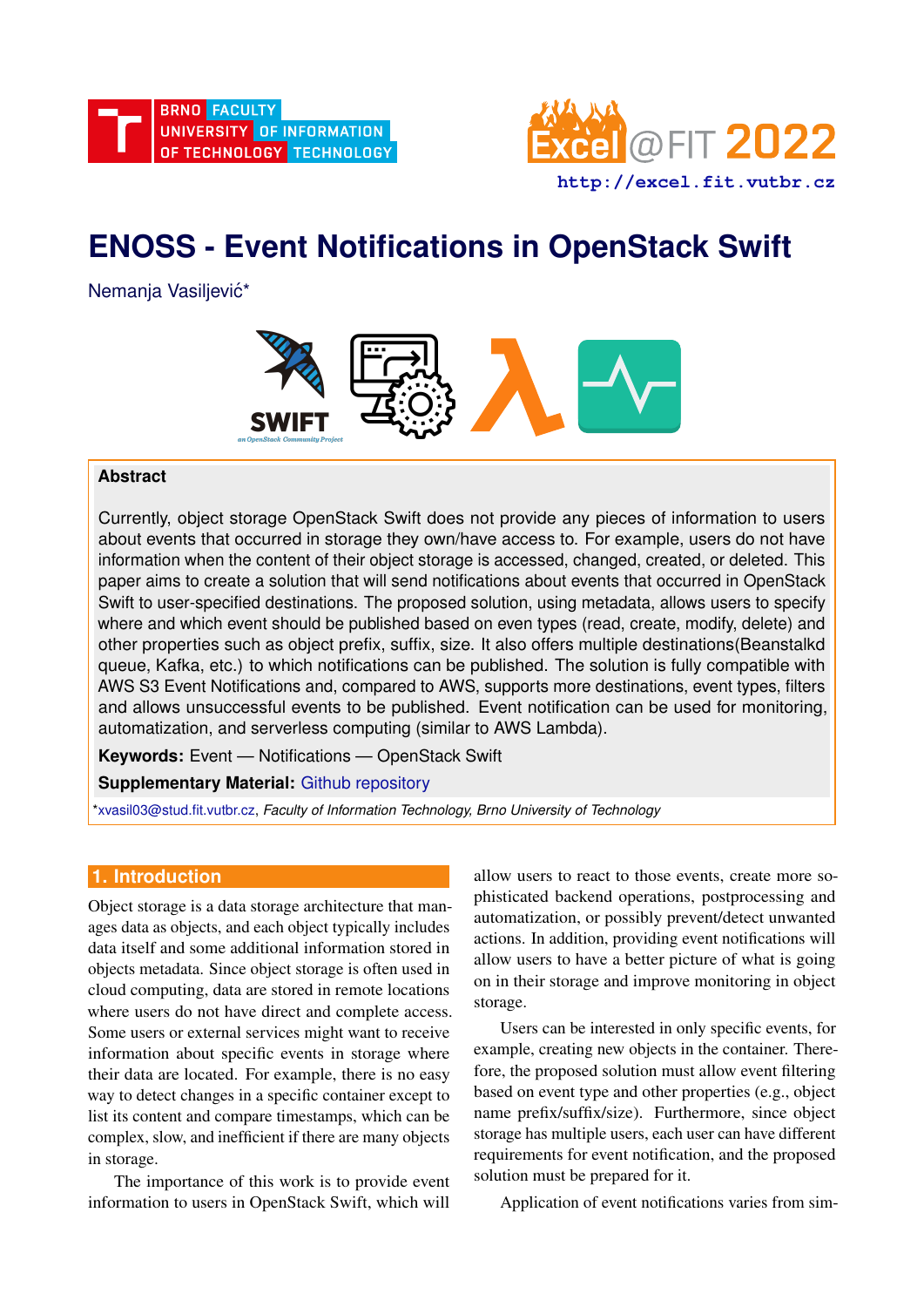ple monitoring or webhook to more sophisticated applications such as serverless computing like AWS Lambda. Therefore the structure of event notification may differ based on the application and destination to which it is published. Therefore, the proposed solution must be ready to publish event notifications to different destinations and event notification structures.

AWS S3 object storage is one of the most popular storage with their API, supported by many other object storages, including OpenStack Swift. Since AWS S3 supports event notifications, it would be ideal if the proposed solution in OpenStack is compatible with the S3 event notification protocol. As a result, not only that OpenStack Swift would offer the same functionality as AWS S3 (that currently lacks), but the protocol would be compatible with AWS S3, which would allow more accessible transfer users from AWS S3 to OpenStack Swift. Therefore, users would not have to learn additional protocols, instead can follow the existing AWS S3, which is most popular and well documented.

This work consists of six chapters. Chapter [1](#page-0-0) introduces the motivation, defines problems and desired objectives. Chapter [2](#page-1-0) describes object storage OpenStack Swift, its data model, main processes, and describes middlewares and metadata within OpenStack Swift. Chapter [3](#page-3-0) analyzes and compares existing solution for given problem. Chapter [4](#page-3-1) describes proposed solution - ENOSS, its key features, configuration and interfaces. Chapter [5](#page-7-0) summarize proposed solution, highlights results of this work and its contributions. Chapter [5](#page-7-0) contains acknowledgments to people that helped me to create this paper.

# <span id="page-1-0"></span>**2. OpenStack Swift**

OpenStack Swift is open-source object storage developed by Rackspace, a company that, together with NASA, created the OpenStack project. After becoming an open-source project, Swift became the leading open-source object storage supported and developed by many famous IT companies, such as Red Hat, HP, Intel, IBM, and others.

OpenStack Swift is a multi-tenant, scalable, and durable object storage capable of storing large amounts of unstructured data at low cost[\[1\]](#page-7-1).

## **2.1 Data model**

OpenStack Swift allows users to store unstructured data objects with a canonical name containing *account*, *container* and *object* in given order[\[1\]](#page-7-1). The account names must be unique in the cluster, the container name must be unique in the account space, and the

object names must be unique in the container. Other than that, if containers have the same name but belong to a different account, they represent different storage locations. The same principle applies to objects. If objects have the same name but not the same container and account name, then these objects are different.

Accounts are root storage locations for data. Each account contains a list of containers within the account and metadata stored as key-value pairs. Accounts are stored in the account database. In OpenStack Swift, account is storage account (more like storage location) and do not represent a user identity $[1]$ .

Containers are user-defined storage locations in the account namespace where objects are stored. Containers are one level below accounts; therefore, they are not unique in the cluster. Each container has a list of objects within the container and metadata stored as key-value pairs. Containers are stored in container database[\[1\]](#page-7-1).

Objects represent data stored in OpenStack Swift. Each object belongs to one (and only one) container. An object can have metadata stored as key-value pairs. Swift stores multiple copies of an object across the cluster to ensure durability and availability. Swift does this by assigning an object to *partition*, which is mapped to multiple drives, and each driver will contain object copy[\[1\]](#page-7-1).

#### **2.2 Main processes**

The path towards data in OpenStack Swift consists of four main software services: Proxy server, Account server, Continaer server and Object server. Typically Account, Container and Object server are located on same machine creating Storage node.

Proxy server is the service responsible for communication with external clients. For each request, it will look up storage location(node) for an account, container, or object and route the request accordingly[\[2\]](#page-7-2). The proxy server is responsible for handling many failures. For example, when a client sends a PUT request to OpenStack Swift, the proxy server will determine which nodes store the object. If some node fails, a proxy server will choose a hand-off node to write data. When a majority of nodes respond successfully, then the server proxy will return a success response  $\text{code}[1]$  $\text{code}[1]$ .

Account server stores information about containers in a particular account to SQL database. It is responsible for listing containers. It does not know where specific containers are, just what containers are in an account[\[2\]](#page-7-2).

Container server is similar to the account server, except it is responsible for listing objects and also does not know where specific objects are[\[2\]](#page-7-2).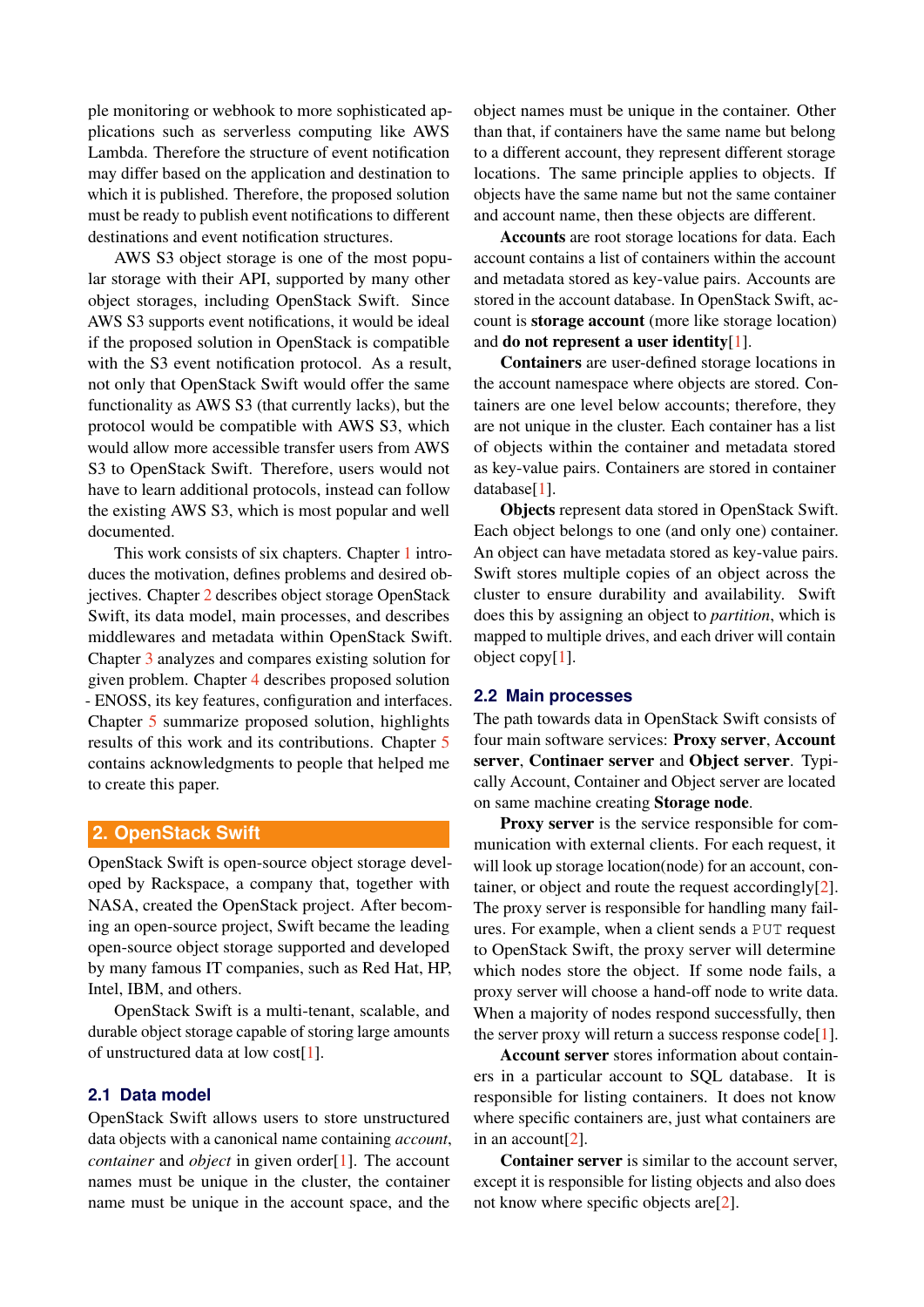

**Figure 1.** OpenStack Swift servers architecture.

**Object Server** is blob storage capable of storing, retrieving, and deleting objects. Objects are stored as binary files to a filesystem, where metadata are stored in the *file's extended attributes (xattrs)*. This requires a filesystem with support of such attributes. Each object is stored using a hash value of object path (account/container/object) and timestamp. This allows storing multiple versions of an object. Since last write wins (due to timestamp), it is ensured that the correct object version is served[\[2\]](#page-7-2).

#### <span id="page-2-2"></span>**2.3 Middleware**

Using Python WSGI middleware, users can add functionalities and behaviors to OpenStack Swift. Most middlewares are added to the Proxy server but can also be part of other servers (account server, container server, or object server).

Middlewares are added by changing the configuration of servers. Listing [1](#page-2-0) is shows how to add *webhook middleware* to proxy server by changing its pipeline (*pipeline:main*). Middlewares are executed in the given order (first will be called webhook middleware, then proxy-server middleware).

Some of the middlewares are required and will be automatically inserted by swift code[\[3\]](#page-7-3).

<span id="page-2-0"></span>**Listing 1.** Example of proxy server configuration (proxy-server.conf).

```
[DEFAULT]
log_level = DEBUG
user = <your-user-name>
[pipeline:main]
pipeline = webhook proxy-server
[filter:webhook]
use = egg:swift#webhook
[app:proxy-server]
use = egg:swift#proxy
```
Interface - OpenStack Swift servers are implemented using Python WSGI applications. Therefore only Python WSGI middlewares are accepted in Open-Stack Swift.

Listing [2](#page-2-1) provides example of simplified *healthcheck middleware*. The constructor takes two arguments, the first is a WSGI application, and the second is a configuration of middleware defined using Python Paste framework in *proxy-server.conf*. Middleware must have a call method containing the request environment information and response from previously called middleware. Middleware can perform some operations and call the next middleware in the pipeline or intercept a request. In the healthcheck example, if the path directs to /healthcheck , the middleware will return HTTP Response, and other middlewares in the pipeline will not be called.

Method filter factory is used by the Python Paste framework to instantiate middleware.

```
import os
from swift.common.swob import Request,
  Response
                                    3
class HealthCheckMiddleware(object): 4
 def __init__(self, app, conf): 5
   self.append = app 6
                                    7
 def __call _(self, env, start_response): 8
   req = Request(env) 9
   if req.path == '/healthcheck': 10return Response(request=req, body=b" 11
  OK", content_type="text/plain")(env,
   start_response)
   return self.app(env, start_response) 12
                                    13
def filter_factory(global_conf, ** 14
  local_conf):
 conf = global_conf.copy() 15
 conf.update(local_conf) 16
                                    17
 def healthcheck_filter(app): 18
   return HealthCheckMiddleware(app, conf) 19
 return healthcheck_filter 20
```
**Listing 2.** Example of healthcheck middleware in OpenStack Swift

#### **2.4 Metadata**

OpenStack Swift separates metadata into 3 categories based on their use:

**User Metadata** - User metadata takes form

X-<type>-Meta-<key>:<value> where  $\langle \text{type} \rangle$  represent resource type(i.e. account, container, object), and  $\langle \text{key} \rangle$  and  $\langle \text{value} \rangle$  are set by user. User metadata remain persistent until are updated using new value or removed using header X-<type>-Meta-<key> with no value or a header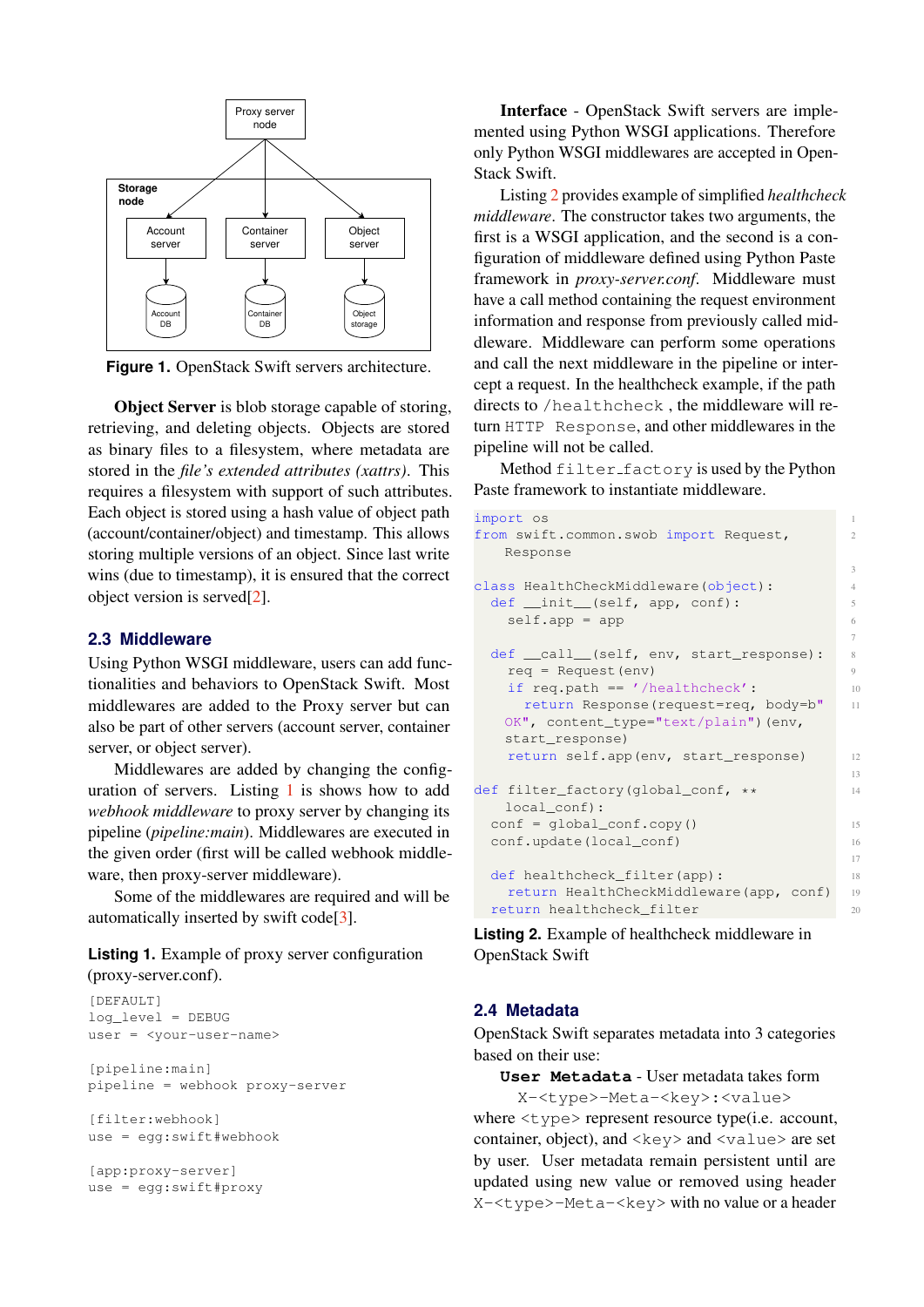X-Remove-<type>-Meta-<key>:<ignored- -value>.

**System Metadata** - System metadata takes form X-<type>-Sysmeta-<key>:<value> where  $\langle \text{type} \rangle$  represent resource type(i.e. account, container, object) and  $\langle \text{key} \rangle$  and  $\langle \text{value} \rangle$  are set by internal service in Swift WSGI Server. All headers containing system metadata are deleted from a client request. System metadata are visible only inside Swift, providing a means to store potentially sensitive information regarding Swift resources.

**Object Transient-Sysmeta** - This type of metadata have form of X-Object-Transient- -Sysmeta-<key>:<value>. Transient-sysmeta is similar to system metadata and can be accessed only within Swift, and headers containing Transientsysmeta are dropped. If middleware wants to store object metadata, it should use transient-sysmeta[\[3\]](#page-7-3).

## <span id="page-3-0"></span>**3. Existing solutions**

There is no official OpenStack solution that satisfies all requirements mentioned in section [1,](#page-0-0) although some of the existing programs can be used to solve some of the problems partially.

Webhook middleware described in [2.3](#page-2-2) can be used for detection of new objects in specific container. With some tweaks, it could detect object deletion and modification too. One of the many limitations of this middleware is the lack of support for different destinations (it can publish notification only to one type of destination), no filtering, a single type of event notification structure, and incompatibility with AWS S3.

OpenStack Swift attempts - OpenStack Swift is aware of the lack of event notifications, and in order to solve it, they crated specification for this problem [\[4\]](#page-7-4). This specification was mainly focused on detection changes inside the specific container (creation, modifying, and deletion of objects). There were two attempts to solve this problem.

- First attempt [\[5\]](#page-7-5) allowed sending notifications only to Zaqar queue<sup>[1](#page-3-2)</sup> and had very simple event notification strucuture. Notification contained only informations about names of account, container and object on which event occured and name of HTTP method.
- Second attempt [\[6\]](#page-7-6) was more sophisticated solution that was design to support multiple destinations to which notification can be published. The event notification structure was expanded

for information such as eTag (MD5 checksum) and transaction id. The author introduced the concept of "notification policy" which represented the configuration of event notifications. One of the main critiques made by code reviewers was incompatibility with AWS S3 storage.

Both attempts are outdated, and due to a lack of interest from users/operators, OpenStack Swift halted development for this problem.

ENOSS - my solution, code name ENOSS, satisfies all requirements specified in section [1.](#page-0-0) Key features are events filtering, support of multiple destinations, AWS S3 compatibility, different event notification structure, the definition of interfaces for future expansions of filters, destinations, and event notification structure, and design that allows its effortless expansions.

## <span id="page-3-1"></span>**4. ENOSS**

ENOSS (Event Notifications in OpenStack Swift) is a program that enables publishing notifications containing information about occurred events in OpenStack Swift. It is implemented in the form of Python WSGI middleware and is located in the Proxy server pipeline. Since the Proxy server communicates with external users, by placing ENOSS in its pipeline, ENOSS can react to every user request to OpenStack Swift, which makes the Proxy server an ideal place for ENOSS.

#### **4.1 Key featrues**

The proposed middleware heavily utilizes containers/buckets and accounts metadata. Information specifying which event should be published and where is stored in metadata of upper level. For publishing events regarding objects, the configuration is stored in container metadata, and for container events, the configuration is stored at an account level.

Multi user environment - since many different users communicate with OpenStack Swift, each of them can be interested in different event notifications. ENOSS solves this problem by allowing each container and account to have its notification configuration.

Event filtering - one of the main requirements for event notifications is allowing users to specify for which events should notifications be published - i.e., event filtering. ENOSS allows users to specify which types of events should be published (object/container creation, deletion, access, ...). ENOSS goes a little further and allows users to specify rules that must be satisfied for event notification to be published. Some rule operators are object/container name prefix/suffix and object size. For example, using this feature,

<span id="page-3-2"></span><sup>1</sup>Zaqar queue - OpenStack Messaging [https://wiki.](https://wiki.openstack.org/wiki/Zaqar) [openstack.org/wiki/Zaqar](https://wiki.openstack.org/wiki/Zaqar)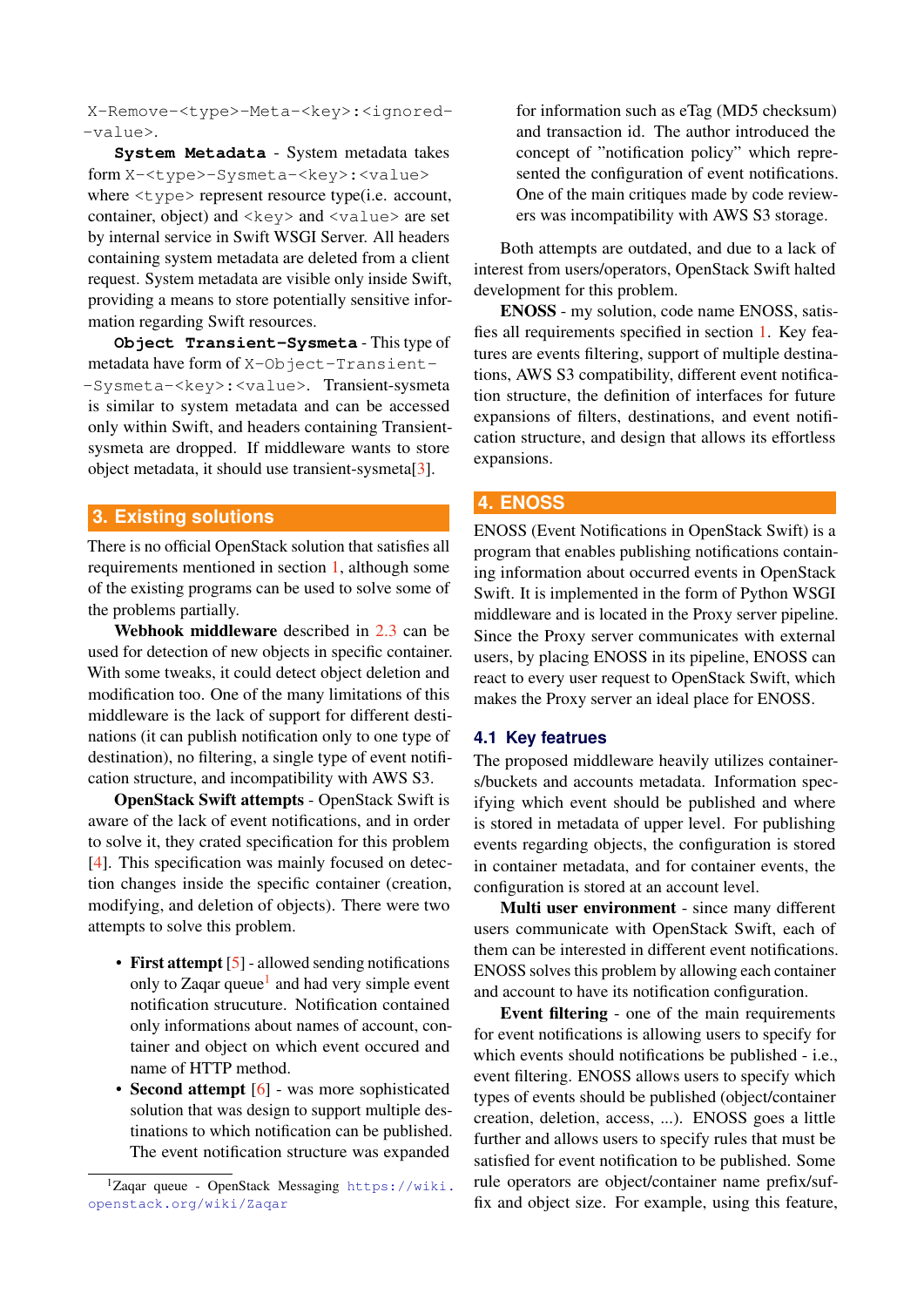users can select only events regarding objects bigger than 50Mb (operator: object size) or events regarding pictures (operator: object suffix).

Multiple destinations - since event notifications have multiple applications, from monitoring to automatization, it is essential that the proposed solution can publish a notification to multiple different destinations. ENOSS is fully capable of publishing event notifications to many different destinations (e.g., Beanstalkd queue, Kafka). In ENOSS, publishing notifications about a single event is not limited to only one destination. If a user wishes, it can be published to multiple destinations per single event. This feature allows event notification to be used for multiple applications simultaneously.

Event notification structure - depending on the application of event notification structure of notification may differ. Therefore, ENOSS supports several different notification structures, and using event notification configuration, ENOSS allows users can select a type of event notification structure.

AWS S3 compatibility - ENOSS puts a big emphasis on support and compatibility with AWS S3. The structure of event configuration and event names in ENOSS is compatible with AWS S3. ENOSS also supports all filtering rules from AWS S3, and the default event notification structure is compatible with AWS S3. This is all done to ease transfer users from AWS S3 to OpenStack Swift. Using the existing, welldocumented protocol, users will have an easier time learning and using event notifications in OpenStack Swift.

## **4.2 Configuration**

Setting event notification configuration - in order to enable event notifications on specific container, first step is to store its configuration. For this purpose ENOSS uses API:

POST /v1/<acc>/<cont>?notification Figure [2](#page-4-0) describes process of storing event configuration. Authorized user sends event notification configuration using request body, ENOSS perform validation, if configuration is valid, ENOSS will store configuration to container system metadata, otherwise it will return unsuccessful HTTP code.

Reading stored event notification configuration - Event notifications configuration can contain sensitive information. Since ENOSS stores configuration to storage using system metadata, which can be accessed only by application within OpenStack Swift, it disables reading stored configuration by simple GET/HEAD requests. For this purpose ENOSS offer API

GET /v1/<acc>/<cont>?notification

<span id="page-4-0"></span>

**Figure 2.** Process of setting event notification configuration in ENOSS.

For security reasons, ENOSS allow only users with write rights to read stored configuration.

Configuration structure - Listing [3](#page-4-1) describes event notification configuration. <Target> represent targeted destination where event notifications will be sent (e.g., Beanstalkd, Elasticsearch). <FilterKey> is a unique name of a filter containing rules that must be satisfied in order to publish events.

Event type takes form :

<span id="page-4-1"></span>{

s3:<Type><Action>:<Method>

and are compatible with Amazon S3 event types. Type represents resource type (object, bucket), action represent action preformed by user and can have values: Created, Removed, Accessed. The method represents the REST API method performed by a user: Get, Put, Post, Delete, Copy, Head. For example, if a new object was created, even type would be described as s3:ObjectCreated:Put. To match event type regardless of API method assign value  $\star$  to <Method>.

```
"<Target>Configrations": [
  {
    "Id": "configration id",
    "TargetParams": "set of key-value
       pairs, used specify dynamic
       parameters of targeted
       destination (e.g., name of
       beanstalkd tube or name of the
       index in Elasticsearch)",
    "Events": "array of event types that
       will be published",
    "PayloadStructure": "type of event
       notification structure: S3 or
       CloudEvents (default value S3)",
    "Filter": {
      "<FilterKey>": {
        "FilterRules": [
          {
            "Name": "filter operations (i
                .e. prefix, sufix, size)
               ",
            "Value": "filter value"
          }, ...
  }
```
**Listing 3.** Strucute of event notification configuration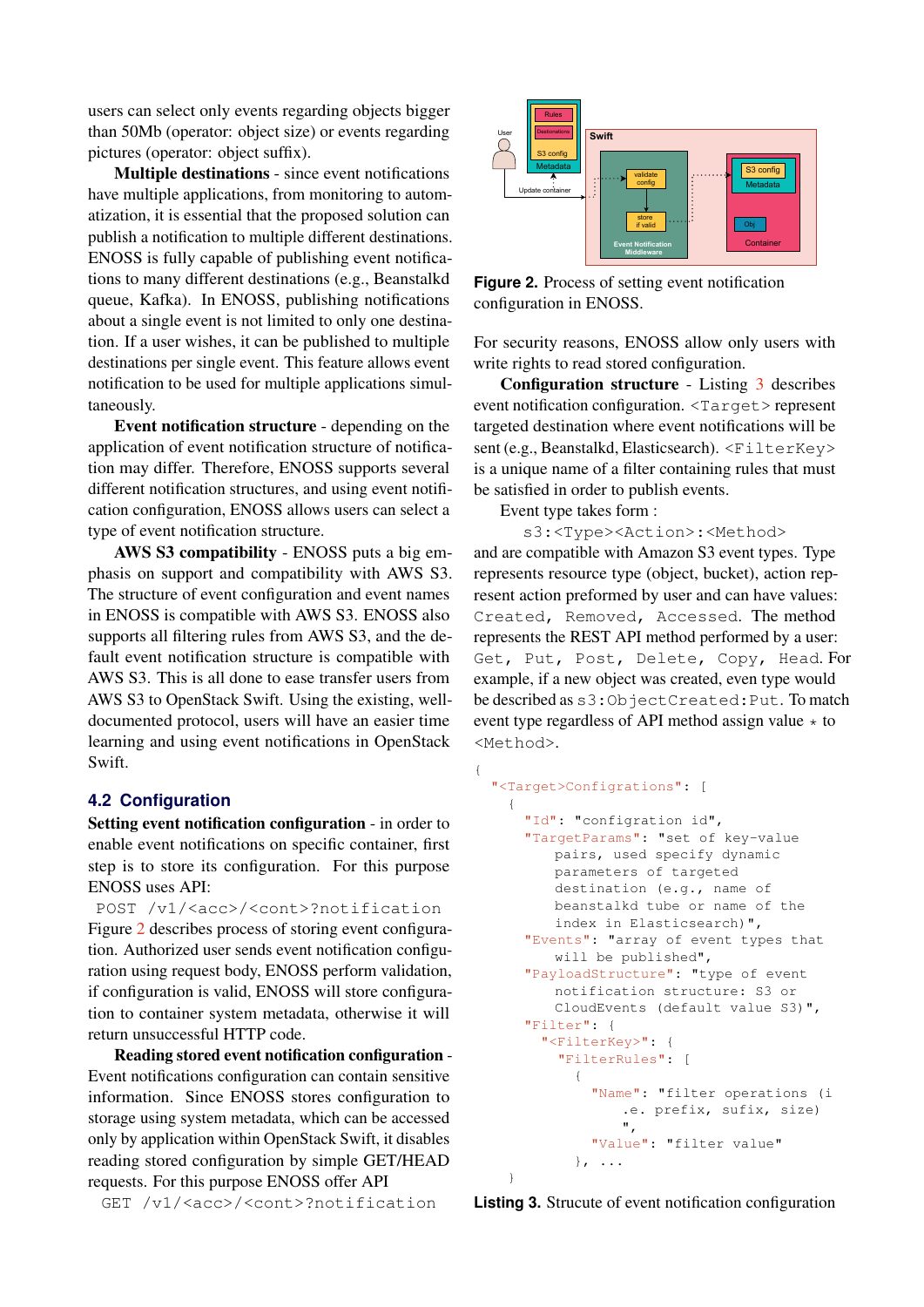## <span id="page-5-0"></span>**4.3 Interfaces**

One of the use cases of ENOSS can be publishing event notifications to custom destinations / currently unsupported destinations. In order to ease future development and support of new destinations, as well as different message structures and filters, ENOSS defined class interfaces and a set of rules needed to be followed in order to integrate new destination/message structure/filter to ENOSS.

DestinationI - is an interface specifying class that will be used for sending event notifications to the desired destination. The constructor receives configuration(dict), which can contain information needed for creating a connection with the desired destination(address, port, authentication,...). Configuration is loaded from ENOSS middleware configuration, which is loaded by the Proxy server. Method

send notification receives notification(dict) and its task is to send notification to desired destination.

```
class DestinationI(object, metaclass=abc.
   ABCMeta):
    @abc.abstractmethod 2
    def __init__(self, conf):
        raise NotImplementedError('__init__ 4
    is not implemented')
    @abc.abstractmethod 6
    def send_notification(self,
   notification):
        raise NotImplementedError(' 8
   send_notification is not implemented')
Listing 4. Interface of class used for sending
```
notification message to desired destination

PayloadI - is an interface specifying class that will be used for creating notification payload. When event notifications are configured on a container or account, ENOSS sends test notifications to all specified destinations in configuration. This way, it allows users to check if they successfully configured event notifications. Method create\_test\_payload is used for this purpose. One of the parameters is request, which contains all information about the incoming request(e.g., user IP address, incoming headers) as well as information about Swift response(e.g., headers, status code). invoking configuration contains informations about stored event notifications configuration. When an event occurs on a container/account with enabled event notifications, ENOSS checks if notification for such event should be published based on event notification configuration. If yes, method create payload will be used to create notification payload.

```
class PayloadI (object, metaclass=abc.
  ABCMeta):
```

```
def __init__(self, conf):
   self.config = conf4
eabc.abstractmethod 5
def create_test_payload(self, app, 6
request, invoking_configuration):
   raise NotImplementedError(' 7
create_test_payload is not implemented'
)
                                   8
@abc.abstractmethod 9
def create_payload(self, app, request, 10
invoking_configuration):
   raise NotImplementedError(' 11
create_payload is not implemented')
```
**Listing 5.** Interface of class used to create notification payload

RuleI - is an interface specifying class that represents user-specified rule which must be satisfied in order to publish event notification. The constructor receives value, which is read from the event notification configuration. The call method has access to all information about the request, which allows implementing rules about, e.g., user IP address, return code, object prefix/suffix/length, etc.

```
5
class RuleI(object, metaclass=abc.ABCMeta): 1
   def __init__(self, value): 2
      self.value = value 3
   @abc.abstractmethod 5
   def __call__(self, app, request): 6
      raise NotImplementedError('_call_ 7
    is not implemented')
```
4

**Listing 6.** Interface of class representing filter rule.

## **4.4 Integration of new class implementing interface**

- Often, implementation of new classes is way easier than its integration with a given system.

In the ENOSS case, where everything moves around event notifications configuration, which users specify, this problem can be challenging. ENOSS was designed with this problem in mind. In order to effortlessly integrate new classes that implement interfaces specified in [4.3,](#page-5-0) several steps/rules must be followed:

Class naming - To integrate classes with ENOSS and allow users to use them in event notifications configuration, the class name must have a proper suffix. Name of classes implementing interface

DestinationI must have suffix Destination (e.g. name of class sending notifications to Kafka would be KafkaDestination). Same principle applies for other interfaces, for payload suffix is Payload and for filter rule suffix is Rule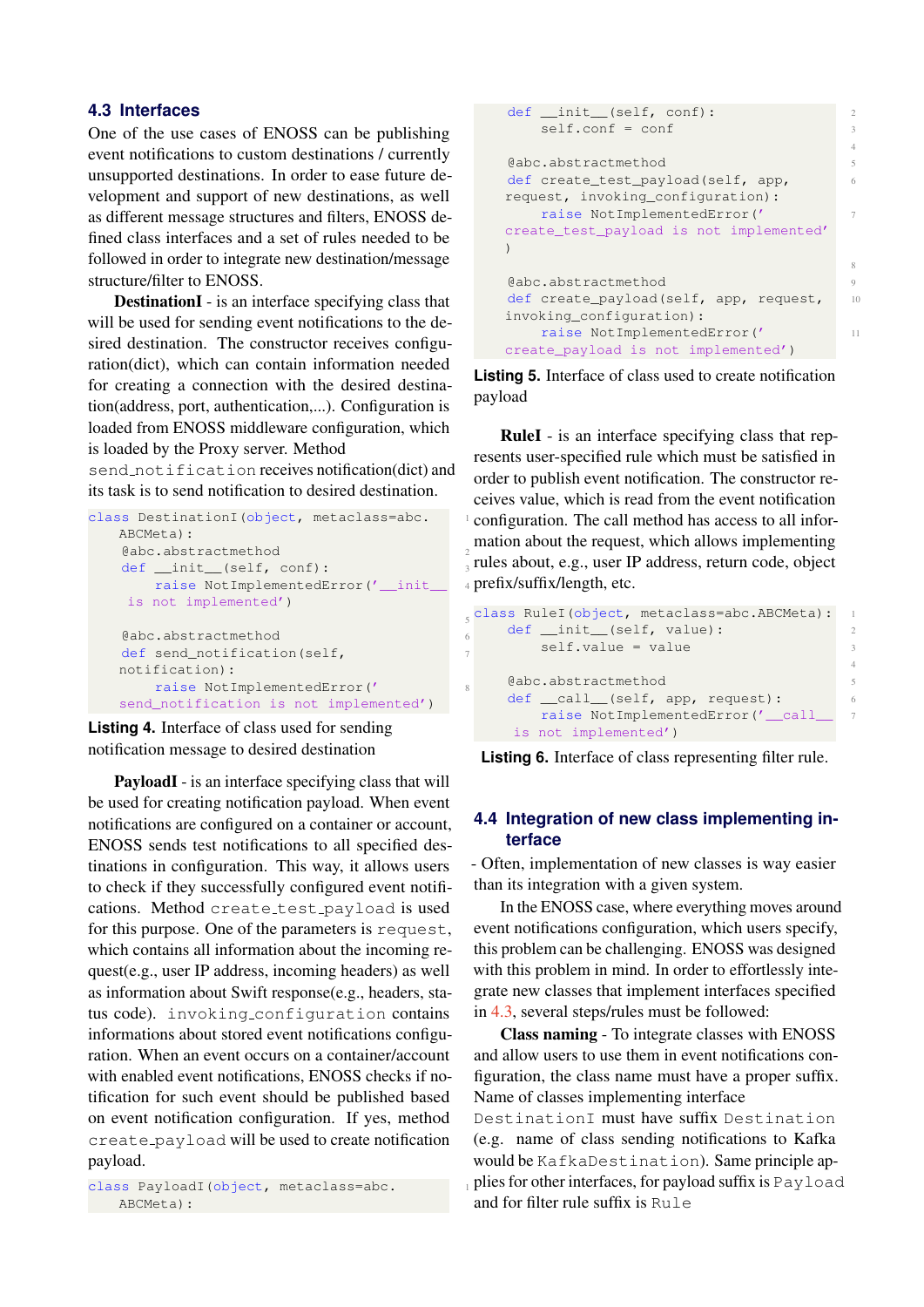Names in event notifications configuration - since class names in ENOSS must follow the above-specified rules, they are automatically integrated into ENOSS. Classes are connected with event notifications configuration using the class prefix name, i.e., without the class suffix described above.

In listing [7,](#page-6-0) KafkaConfigurations means that class KafkaDestination will be used for sending notification, "PayloadStructure": "S3" means that S3Payload will be used for creating notification payload, and filter rule with "Name": "suffix" will use class SuffixRule.

```
{
  "KafkaConfigurations": [
    {
      "Id": "kafka - example",
      "Events": "*",
      "PayloadStructure": "S3",
      "Filter": {
        "FilterExample": {
          "FilterRules": [
            {
              "Name": "suffix",
              "Value": ".jpg"
            }
]}}}]}
```
**Listing 7.** Example of event notifications configuration

# **4.5 Notification payload structure**

Default notification payload structure is compatible with AWS S3. Listing [8](#page-6-1) shows example of published S3 notification. It contains information about:

- event name(type), time and source
- user id and ip address
- request id
- container/bucket name and owner
- object name(key), size, eTag(id), version and sequencer

The sequencer key allows a way to determine the sequence of events. Since event notifications aren't guaranteed to arrive in the same order that the events occurred, sequencer can be used to determine the order of events for a given object key. Therefore events that create objects (PUTs) and delete objects contain a sequencer<sup>[\[7\]](#page-7-7)</sup>.

```
{
"Records":[
  {
     "eventVersion":"2.2",
      "eventSource":"swift:s3",
     "eventTime":"2022-04-12T14
         :04:48.189110",
      "eventName":"s3:ObjectCreated:Put",
```

```
"userIdentity":{
  "principalId":"test,test:tester,
     AUTH_test"
},
"requestParameters":{
  "sourceIPAddress":"::ffff
     :127.0.0.1"
},
"responseElements":{
  "x-amz-request-id":"
     tx9a657c6753dd475699128
     -0062558700"
},
"s3":{
  "s3SchemaVersion":"1.0",
  "configurationId":"admin_conf",
  "bucket":{
    "name":"current2",
    "ownerIdentity":{
     "principalId":"AUTH_test"
    },
    "arn":"arn:aws:s3:::current2"
  },
  "object":{
    "key":"curr_my_object",
    "size":"16",
    "eTag":"
       a87ff679a2f3e71d9181a67b7542122c
        ",
    "versionId":"1649772288.14729",
    "sequencer":"1649772288.14729"
  }
```
}}]}

**Listing 8.** Example of published S3 notification

# **4.6 Use Cases and Scenarios**

ENOSS has multiple use cases. Some of possible use case scenarios where ENOSS can be applied are:

Anomaly detection - since ENOSS is capable of publishing unsuccessful events, using filter httpcodes admin can set ENOSS to publish notifications about events involving internal errors (HTTP code 500) or any other nonstandard HTTP codes.

Data theft detection - user has a designated container for sensitive data. The container owner can "tell" ENOSS which users should have access to the container, and if some unknown users, that are not in the list of users specified by the container's owner, somehow gain access to the container, then ENOSS will publish a notification about such event.

Data theft prevention - user configures ENOSS to publish unauthorized events, which can result in the detection of the possible attempt of data theft.

Postprocessing - user wants to search stored data using their metadata. The user configures ENOSS to publish events that store, modify and delete data in object storage. The destination of published events